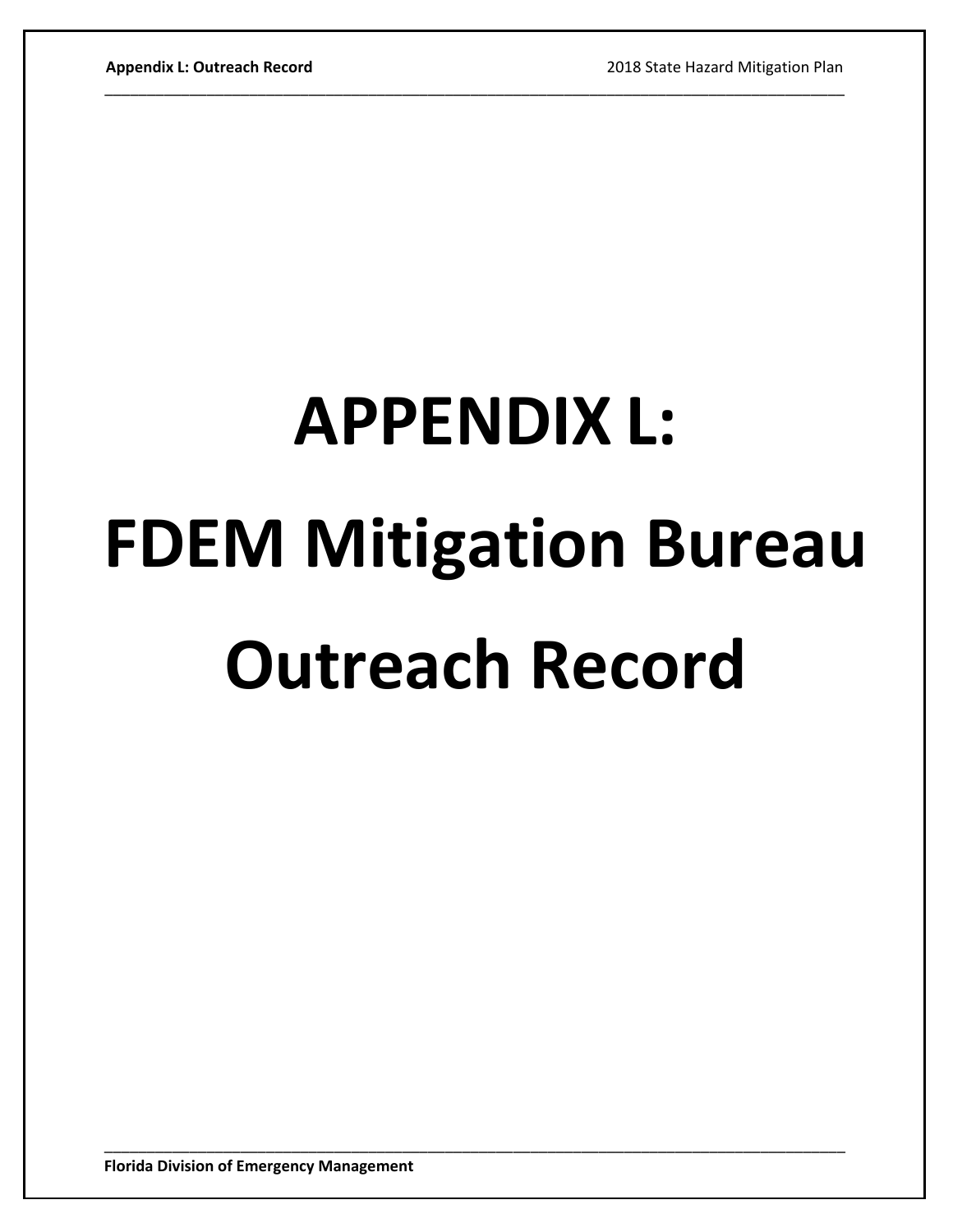| <b>Staff Name</b>                        | <b>Date</b>                            | <b>Description of Assistance</b>                                                                                         |
|------------------------------------------|----------------------------------------|--------------------------------------------------------------------------------------------------------------------------|
| Jamie Leigh Price, Laura Hite            |                                        | 4/30/2014 and 5/2/2014 Two webinars were conducted and FDEM sent out the Florida Plan Review Tool                        |
| Jamie Leigh Price,<br>Michael Wallick,   | 6/10/2014                              | State Hazard Mitigation Plan Advisory Team Meeting                                                                       |
| Jamie Leigh Price and<br>Michael Wallick | $6/7/2014 - 6/10/2014$                 | Application of HAZUS-MH for Risk Assessment (EMI)                                                                        |
| Jamie Leigh Price,<br>Michael Wallick    |                                        | 6/11/2014 - 6/12/2014   Taught G393 in Marianna, Florida                                                                 |
| Jamie Leigh Price                        | 7/16/2014 - 7/22/2014                  | Attended LMS meetings in 7 counties in Region 6, gave presentation, spoke one on one<br>with LMS chairs and coordinators |
| Michael Wallick                          | 7/28/2014                              | Met with Walton County to discuss LMS update                                                                             |
| Jamie Leigh Price                        | 7/29/2014 - 7/30/2014                  | G400: Advanced ICS                                                                                                       |
| Michael Wallick                          | 7/31/2014                              | Met with St. Johns County to discuss LMS update                                                                          |
| Jamie Leigh Price                        | 8/5/2014 - 8/8/2014                    | FEPA Mid Year Session, met with representatives from multiple counties to discuss<br><b>LMS</b>                          |
| Michael Wallick                          | 8/13/2014                              | Apalachee Bay - St. Marks River Watershed Discovery Meeting - LMS Presentation                                           |
| Jamie Leigh Price                        | 8/17/2014 - 8/22/2014                  | CDC/FEMA National Planning Course                                                                                        |
| <b>Michael Wallick</b>                   | 8/21/2014                              | 2014 Interagency Flood Risk Management Workshop                                                                          |
| Jamie Leigh Price                        | 9/3/2014, 9/4/2014,<br>9/10/2014       | Pilot Public Facilities in the Floodplain Mitigation Workshops                                                           |
| Michael Wallick                          | 9/17/2014                              | Wacassa Watershed Discovery Meeting - LMS Presentation                                                                   |
| Jamie Leigh Price                        | 10/3/2014                              | Attended LMS meeting in Indian River County, gave presentation and spoke with LMS<br>coordinator                         |
| Jamie Leigh Price                        |                                        | 10/14/2014 - 10/16/2014 Florida Foundation Leadership in Emergency Management                                            |
| Michael Wallick                          | 10/16/2014                             | RiskMAP Flood Resillience Meeting LMS Presentation                                                                       |
| Jamie Leigh Price                        | 10/28/2014 - 10/30/2014 HSEEP Training |                                                                                                                          |
| Michael Wallick                          | 10/30/2014                             | Quarterly Silver Jackets meeting                                                                                         |
| Jamie Leigh Price and<br>Michael Wallick | 10/31/2014                             | One-on-one assistance with Florida Atlantic University at FDEM                                                           |
| Jamie Leigh Price                        | 11/10/2014                             | Met with Lee County                                                                                                      |
| Jamie Leigh Price                        | 11/13/2014                             | Met with Hamilton, Suwannee and Columbia Counties for a sinkhole study update                                            |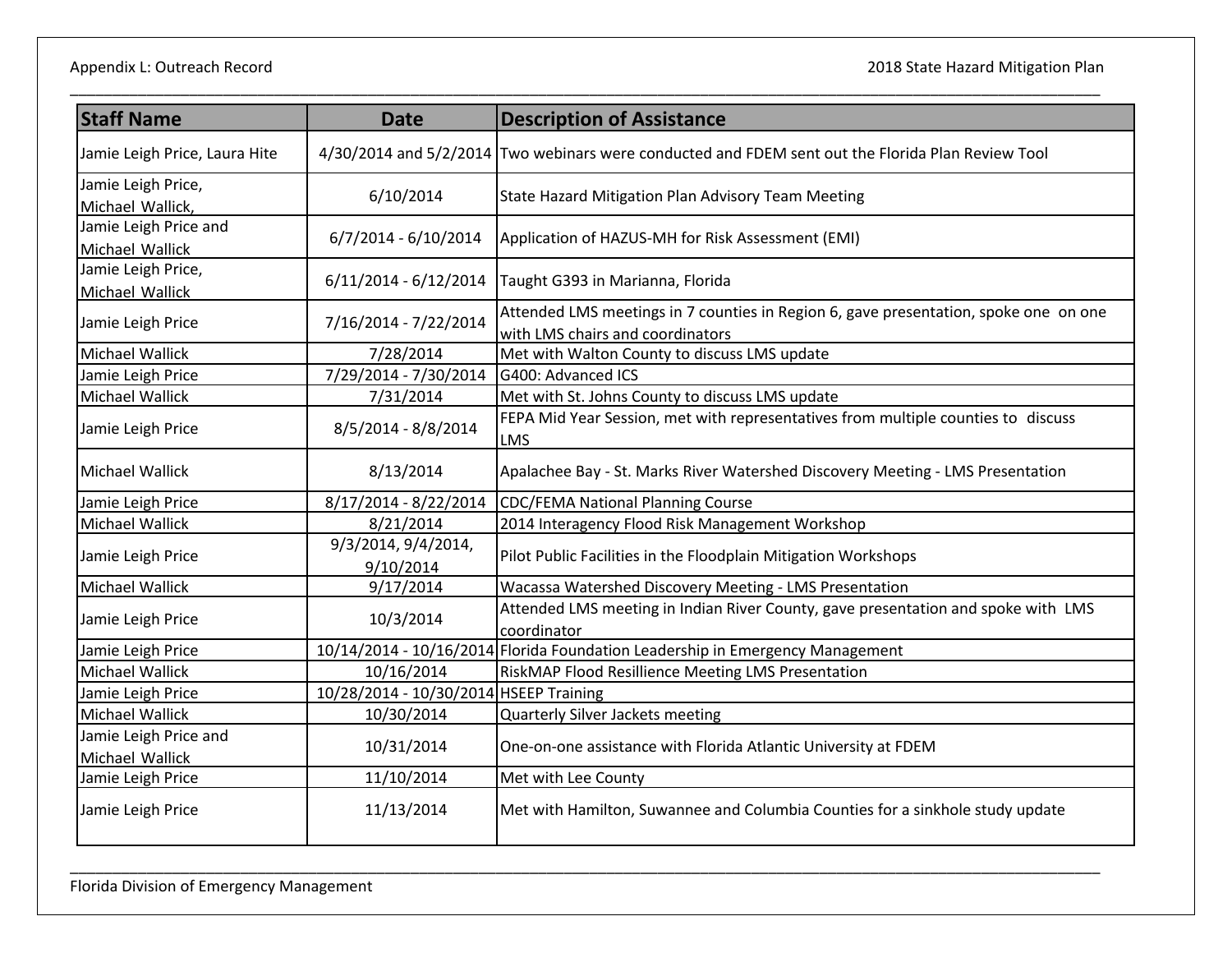| <b>Staff Name</b>                                            | <b>Date</b>                               | <b>Description of Assistance</b>                                                      |
|--------------------------------------------------------------|-------------------------------------------|---------------------------------------------------------------------------------------|
| Jamie Leigh Price and<br>Michael Wallick                     | 12/9/2014                                 | State Hazard Mitigation Plan Advisory Team Meeting                                    |
| David Block and Michael Wallick                              | 12/11/2014                                | Leon County LMS Meeting                                                               |
| David Block and Jamie Leigh                                  | 12/12/2014                                | <b>Broward County LMS Meeting</b>                                                     |
| Jamie Leigh Price                                            | 12/15/2014 - 12/19/2014 Basic HAZUS - EMI |                                                                                       |
| Jamie Leigh Price                                            | 1/9/2015                                  | <b>Attended Building Innovations 2015</b>                                             |
| David Block                                                  | 1/20/2015 - 1/23/2015                     | G393 Training                                                                         |
| Jamie Leigh Price and<br>Michael Wallick                     | 1/21/2015 - 1/23/2015                     | Taught G393 in Jacksonville, Florida                                                  |
| Michael Wallick and<br>Alexander Falcone                     | 1/29/2015                                 | <b>Attended Holmes County LMS Meeting</b>                                             |
| Alexander Falcone, David<br><b>Block and Michael Wallick</b> | 2/3/2015 - 2/5/2015                       | Taught G393 in Daytona Beach, Florida                                                 |
| Alexander Falcone                                            | 2/17/2015                                 | <b>Attended Wakulla County LMS Meeting</b>                                            |
| Jamie Leigh Price                                            | 2/9/2015 - 2/12/2015                      | FEPA Annual Meeting, met with representatives from multiple counties to discuss LMS   |
| Jamie Leigh Price                                            | 2/13/2015                                 | Port Tampa Bay Security and Risk Mitigation Summit                                    |
| David Block                                                  | 2/15/2015                                 | G557 Rapid Needs Assessment                                                           |
| David Block                                                  | 2/18/2015 - 2/19/2015                     | G270.4 Recovery from Disaster                                                         |
| David Block and<br>Alexander Falcone                         | 2/21/2015                                 | G191 Incident Command System                                                          |
| Alexander Falcone                                            | 2/26/2015                                 | Attended Santa Rosa County LMS Meeting                                                |
| Michael Wallick and David Block                              | $3/3/2015 - 3/4/2015$                     | Taught G393 in Tallahassee, Florida                                                   |
| Jamie Leigh Price and<br>Alexander Falcone                   | 3/3/2015 - 3/5/2015                       | NOAA Climate Adaptation for Coastal Communities                                       |
| Michael Wallick and Jamie<br>Leigh Price                     | 3/10/2015                                 | Nassau County LMS Presentation                                                        |
| David Block                                                  | 3/11/2015                                 | <b>Volusia County LMS Presentation</b>                                                |
| David Block and Jamie Leigh                                  | 3/16/2015                                 | Tampa Bay Area Infrastructure Resilience to Climate-Related Hazards Tabletop Exercise |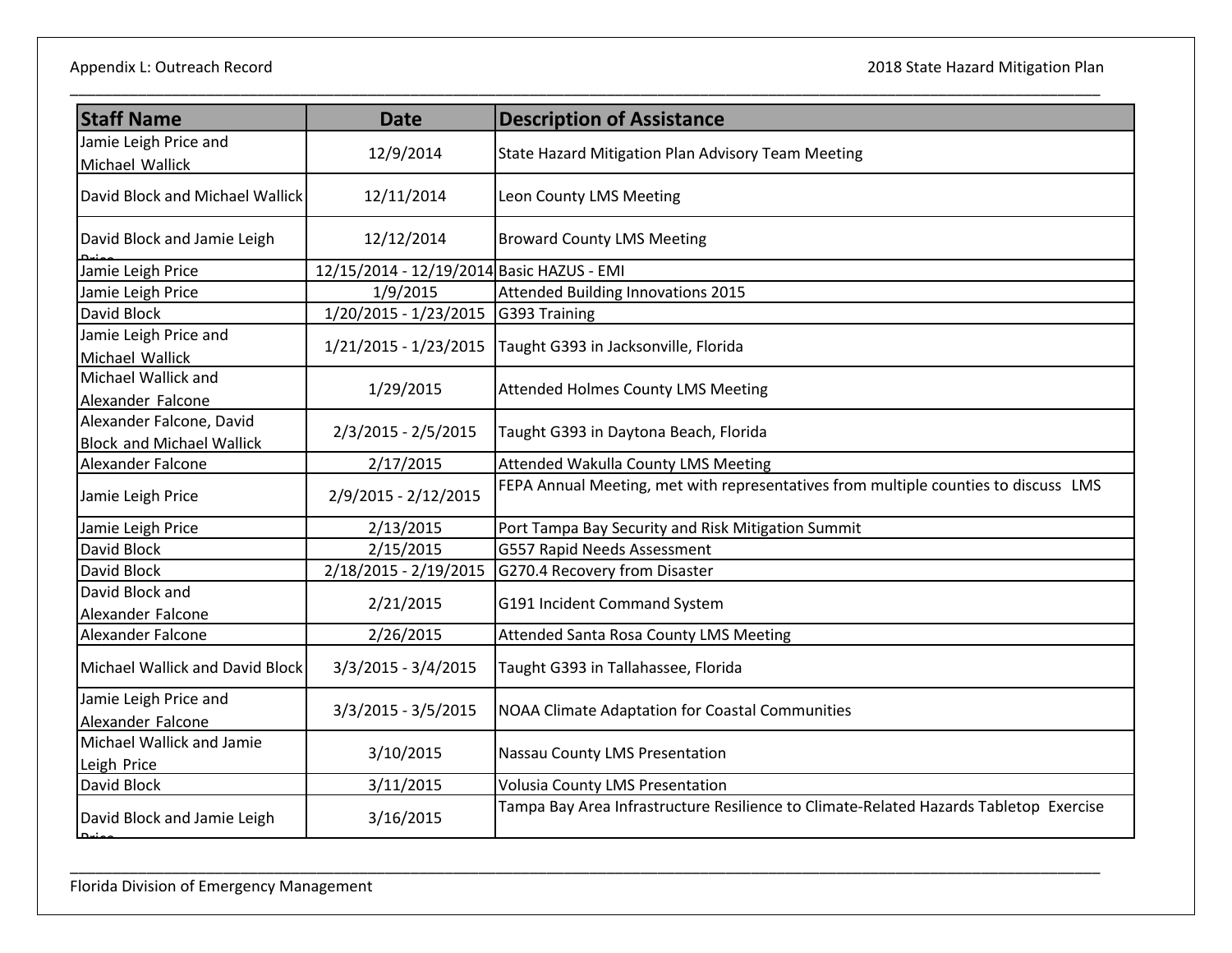| <b>Staff Name</b>             | <b>Date</b>             | <b>Description of Assistance</b>                                                     |
|-------------------------------|-------------------------|--------------------------------------------------------------------------------------|
| Alexander Falcone             | 3/21/2015               | G366 Planning for Needs of Children in Disasters                                     |
| Alexander Falcone             | 3/24/2015 - 3/25/2015   | G202 Debris Management                                                               |
| Jamie Leigh Price             | 3/30/2015 - 4/2/2015    | FEMA Region 4 Partners in Mitigation                                                 |
| Jamie Leigh Price,            | 4/8/2015 - 4/9/2015     |                                                                                      |
| Alexander Falcone and         |                         | G358 Evacuation and Re-Entry Planning                                                |
| David Block                   | 4/13/2015 - 4/17/2015   | Application of HAZUS-MH for Risk Assessment (EMI)                                    |
| Michael Wallick and           | 4/22/2015               | Regional Flood Resilience for Water and Wastewater Utilities in Escambia, Santa Rosa |
| Alexander Falcone             |                         | and Okaloosa Counties, Workship #1                                                   |
| Jamie Leigh Price             | 4/27/2015               | NIST Community Resilience Workshop                                                   |
| David Block, Alexander        | $5/10/2015 - 5/19/2015$ | Governor's Hurricane Conference                                                      |
| Falcone and Jamie Leigh Price |                         |                                                                                      |
| Jamie Leigh Price             | 5/11/2015               | Taught G318 in Orlando                                                               |
| Alexander Falcone             | 5/11/2015               | Reducing Flood Risk and Insurance Cost for your Community                            |
| Alexander Falcone             | 5/12/2015               | Mass Care in your Community - An Excercise Pathway to Resilience: Developing a       |
|                               |                         | <b>Community Action Plan</b>                                                         |
| David Block                   | 5/13/2015 - 5/15/2015   | <b>HSEEP Training</b>                                                                |
| David Block, Alexander        | 5/13/2015 - 5/19/2015   | Governor's Hurricane Conference and Workshops                                        |
| Falcone and Jamie Leigh Price |                         |                                                                                      |
| Michael Wallick and           | $6/2/2015 - 6/4/2015$   | Regional Flood Resilience for Water and Wastewater Utilities in Escambia, Santa Rosa |
| Alexander Falcone             |                         | and Okaloosa Counties, Site Visits                                                   |
| Jamie Leigh Price,            |                         |                                                                                      |
| Michael Wallick, David        | 6/9/2015                | State Hazard Mitigation Plan Advisory Team Meeting                                   |
| Block, and Alexander          |                         |                                                                                      |
| Alexander Falcone and         | 6/13/2015               | Taught G393 in Tallahassee, Florida                                                  |
| Jamie Leigh Price             |                         |                                                                                      |
| David Block                   | 6/17/2015               | <b>Attended Miami-Dade County LMS Meeting</b>                                        |
| David Block                   | 6/18/2015               | <b>Attended Broward County LMS Meeting</b>                                           |
| Michael Wallick and           | 6/22/2015               | Met with Hamilton County for LMS update; Attended Alapaha RiskMAP meeting            |
| Alexander Falcone             |                         |                                                                                      |
| Michael Wallick and           | 6/23/2015               | Attended Upper Suwannee RiskMAP meeting                                              |
| Alexander Falcone             |                         |                                                                                      |
| Michael Walliick and          | 6/24/2015               | Regional Flood Resilience for Water and Wastewater Utilities in Escambia, Santa Rosa |
| Alexander Falcone             |                         | and Okaloosa Counties, Workship #2                                                   |
|                               |                         |                                                                                      |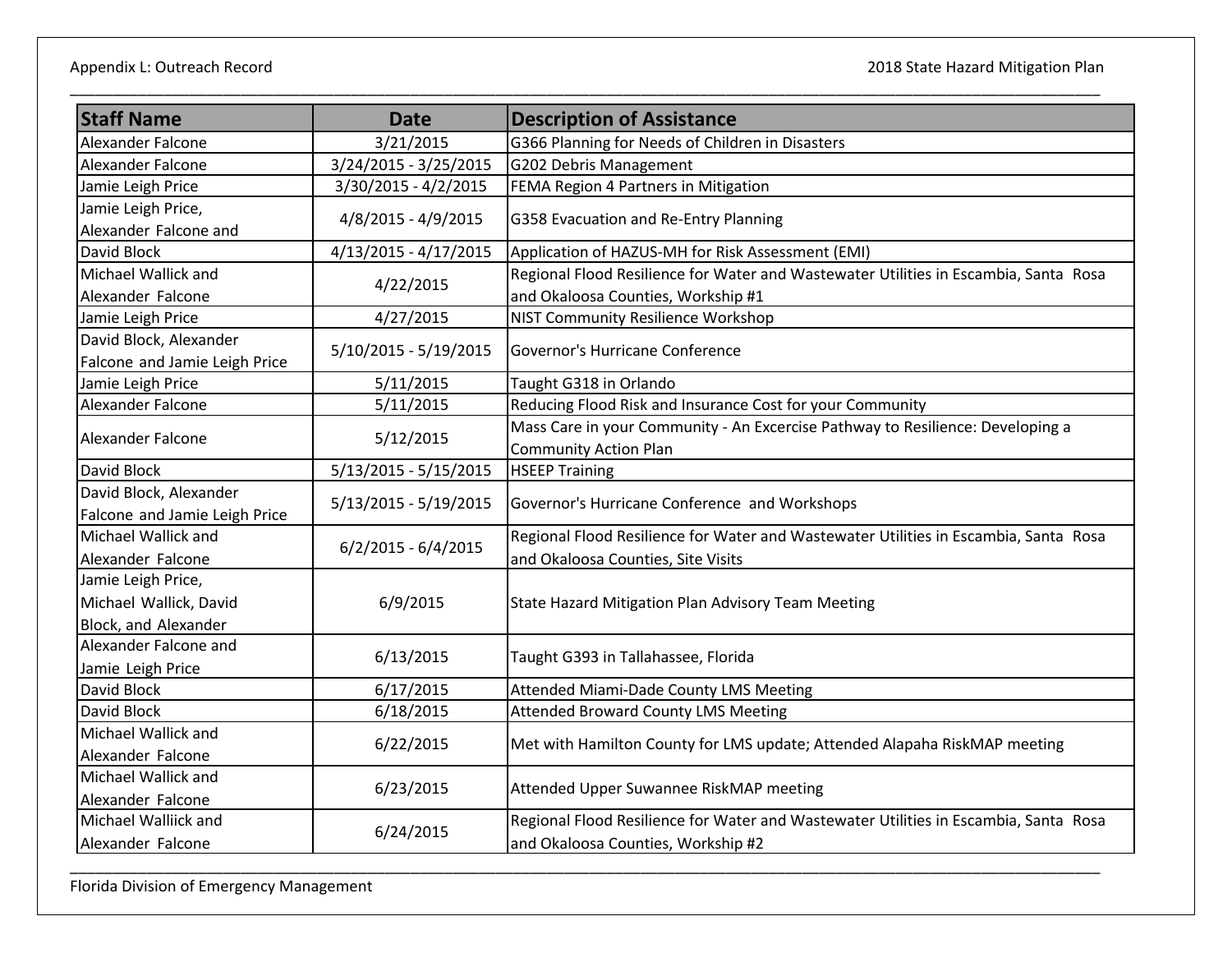| <b>Staff Name</b>           | <b>Date</b>           | <b>Description of Assistance</b>                                                                             |
|-----------------------------|-----------------------|--------------------------------------------------------------------------------------------------------------|
|                             | 7/20/2015 - 7/23/2015 | Natural Hazards Center Workshop / National Hazard Mitigation Association                                     |
| Jamie Leigh Price           |                       | Symposium                                                                                                    |
| Jamie Leigh Price           | 7/18/2015             | G191                                                                                                         |
| Jason Smalley, Danny        |                       | Field Community Assistance Contact: Conducted compliance verification with the NFIP                          |
| Hinson, Elizabeth Todak     | 7/23/2015             | and the Community's potential eligibility and class for the Community Rating System                          |
|                             |                       | (CRS) program: Winter Garden                                                                                 |
|                             |                       | Field Community Assistance Contact: Conducted compliance verification with the NFIP                          |
|                             | 7/23/2015             | and the Community's potential eligibility and class for the Community Rating System                          |
| Steve Martin, Josh Overmyer |                       | (CRS) program: Sanford                                                                                       |
|                             |                       | Field Community Assistance Contact: Conducted compliance verification with the NFIP                          |
| Michael DeRuntz             | 7/24/2015             | and the Community's potential eligibility and class for the Community Rating System                          |
|                             |                       | (CRS) program: DeBary                                                                                        |
| Steve Martin, Josh          |                       | Field Community Assistance Contact: Conducted compliance verification with the NFIP                          |
| Overmyer, Gina Lambert      | 7/24/2015             | and the Community's potential eligibility and class for the Community Rating System                          |
|                             |                       | (CRS) program: Winter Park                                                                                   |
| Jamie Leigh Price           | 7/28/2015 - 7/29/2015 | G400: Advanced ICS                                                                                           |
| Jason Smalley, Josh         |                       | Field Community Assistance Contact: Conducted compliance verification with the NFIP                          |
| Overmyer, Gina Lambert      | 7/29/2015             | and the Community's potential eligibility and class for the Community Rating System                          |
|                             |                       | (CRS) program: Belleview                                                                                     |
| Jason Smalley, Josh         |                       | Field Community Assistance Contact: Conducted compliance verification with the NFIP                          |
| Overmyer, Gina Lambert      | 7/30/2015             | and the Community's potential eligibility and class for the Community Rating System                          |
|                             |                       | (CRS) program: Leesburg                                                                                      |
| Jason Smalley, Josh         |                       | Field Community Assistance Contact: Conducted compliance verification with the NFIP                          |
| Overmyer, Gina Lambert      | 7/30/2015             | and the Community's potential eligibility and class for the Community Rating System                          |
|                             |                       | (CRS) program: Lawtey<br>Field Community Assistance Contact: Conducted compliance verification with the NFIP |
| Steve Martin, Danny Hinson, |                       |                                                                                                              |
| Li                          | 7/30/2015             | and the Community's potential eligibility and class for the Community Rating System                          |
| David Block and             |                       | (CRS) program: Casselberry                                                                                   |
|                             | 8/2/2015 - 8/6/2015   | HAZUS for Risk Assessment - EMI                                                                              |
| Alexander Falcone           |                       | Florida Emergency Preparedness Association Mid Year Work Session; Workshop                                   |
| Alexander Falcone           | 8/12/2015 - 8/14/2015 | Building Private/Public Partnerships; Mitigation Committee                                                   |
| Alexander Falcone           | 8/18/2015 - 8/20/2015 | G300                                                                                                         |
|                             |                       |                                                                                                              |

\_\_\_\_\_\_\_\_\_\_\_\_\_\_\_\_\_\_\_\_\_\_\_\_\_\_\_\_\_\_\_\_\_\_\_\_\_\_\_\_\_\_\_\_\_\_\_\_\_\_\_\_\_\_\_\_\_\_\_\_\_\_\_\_\_\_\_\_\_\_\_\_\_\_\_\_\_\_\_\_\_\_\_\_\_\_\_\_\_\_\_\_\_\_\_\_\_\_\_\_\_\_\_\_\_\_\_\_\_\_\_\_\_\_\_\_\_\_\_\_\_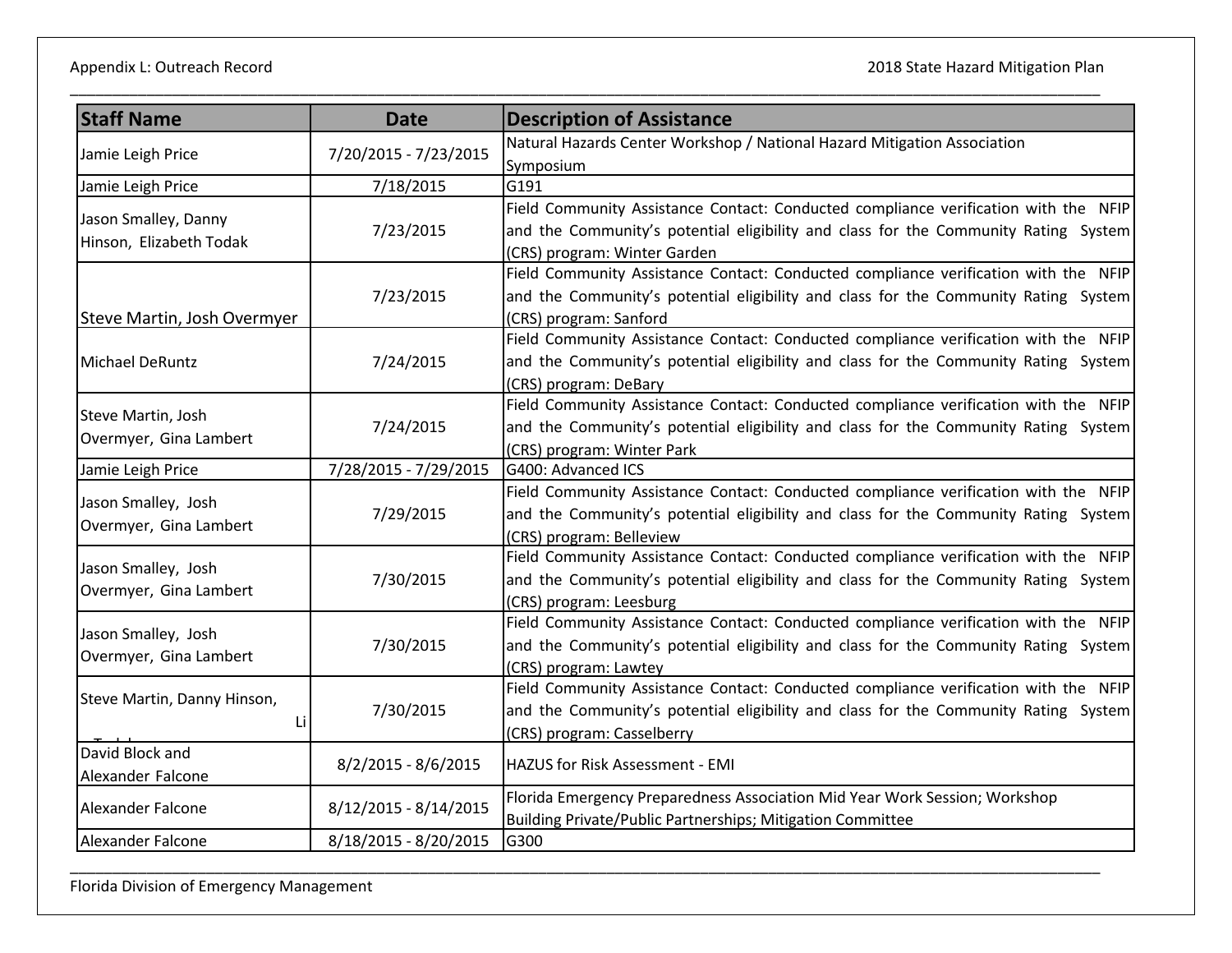| <b>Staff Name</b>                                      | <b>Date</b> | <b>Description of Assistance</b>                                                    |
|--------------------------------------------------------|-------------|-------------------------------------------------------------------------------------|
|                                                        |             | Field Community Assistance Contact: Conducted compliance verification with the NFIP |
| Steve Martin, Danny                                    | 8/19/2015   | and the Community's potential eligibility and class for the Community Rating System |
| Hinson, Josh Overmyer                                  |             | (CRS) program: Monticello                                                           |
|                                                        |             | Field Community Assistance Contact: Conducted compliance verification with the NFIP |
| Steve Martin, Josh Overmyer                            | 8/21/2015   | and the Community's potential eligibility and class for the Community Rating System |
|                                                        |             | (CRS) program: Havana                                                               |
|                                                        |             | Field Community Assistance Contact: Conducted compliance verification with the NFIP |
| Jason Smalley, Josh                                    | 8/26/2015   | and the Community's potential eligibility and class for the Community Rating System |
| Overmyer, Gina Lambert                                 |             | (CRS) program: Tavares                                                              |
| Edward Fernandez, Frank                                |             | Field Community Assistance Contact: Conducted compliance verification with the NFIP |
| McColm, Jason Smalley,                                 | 10/15/2015  | and the Community's potential eligibility and class for the Community Rating System |
| Jay Anderson, Josh                                     |             | (CRS) program: Springfield                                                          |
| Jason Smalley, Jay Anderson,                           |             | Field Community Assistance Contact: Conducted compliance verification with the NFIP |
|                                                        | 10/16/2015  | and the Community's potential eligibility and class for the Community Rating System |
| Josh Overmyer, Frank                                   |             | (CRS) program: Mexico Beach                                                         |
|                                                        | 10/20/2015  | Field Community Assistance Contact: Conducted compliance verification with the NFIP |
| Elizabeth Todak, Josh Overmyer                         |             | and the Community's potential eligibility and class for the Community Rating System |
|                                                        |             | (CRS) program: Winter Haven                                                         |
|                                                        | 10/20/2015  | Field Community Assistance Contact: Conducted compliance verification with the NFIP |
| Elizabeth Todak, Josh Overmyer                         |             | and the Community's potential eligibility and class for the Community Rating System |
|                                                        |             | (CRS) program: Haines City                                                          |
|                                                        | 10/25/2015  | Field Community Assistance Contact: Conducted compliance verification with the NFIP |
| Elizabeth Todak, Josh Overmyer                         |             | and the Community's potential eligibility and class for the Community Rating System |
|                                                        |             | (CRS) program: Indiatlantic                                                         |
| Elizabeth Todak, Josh                                  |             | Field Community Assistance Contact: Conducted compliance verification with the NFIP |
| Overmyer, Carly Foster, Aaron                          | 10/28/2015  | and the Community's potential eligibility and class for the Community Rating System |
|                                                        |             | (CRS) program: Cocoa                                                                |
| Elizabeth Todak, Josh<br>Overmyer, Carly Foster, Aaron |             | Field Community Assistance Contact: Conducted compliance verification with the NFIP |
|                                                        | 10/28/2015  | and the Community's potential eligibility and class for the Community Rating System |
|                                                        |             | (CRS) program: West Melbourne                                                       |
| Michael DeRuntz, Jason                                 |             | Field Community Assistance Contact: Conducted compliance verification with the NFIP |
| Smalley, Danny Hinson, Gina                            | 11/4/2015   | and the Community's potential eligibility and class for the Community Rating System |
|                                                        |             | (CRS) program: Starke                                                               |

\_\_\_\_\_\_\_\_\_\_\_\_\_\_\_\_\_\_\_\_\_\_\_\_\_\_\_\_\_\_\_\_\_\_\_\_\_\_\_\_\_\_\_\_\_\_\_\_\_\_\_\_\_\_\_\_\_\_\_\_\_\_\_\_\_\_\_\_\_\_\_\_\_\_\_\_\_\_\_\_\_\_\_\_\_\_\_\_\_\_\_\_\_\_\_\_\_\_\_\_\_\_\_\_\_\_\_\_\_\_\_\_\_\_\_\_\_\_\_\_\_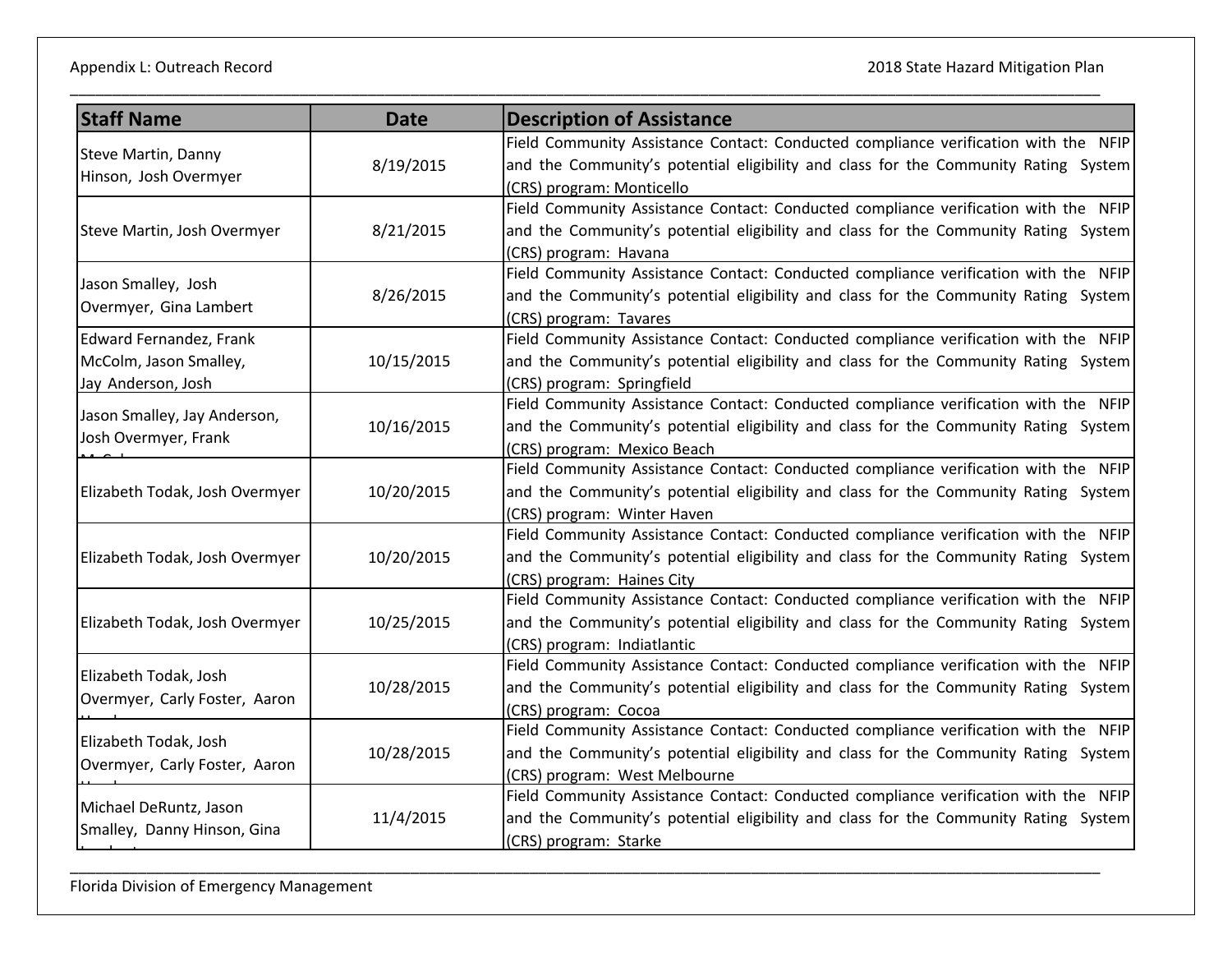| <b>Staff Name</b>                                             | <b>Date</b>           | <b>Description of Assistance</b>                                                    |
|---------------------------------------------------------------|-----------------------|-------------------------------------------------------------------------------------|
|                                                               |                       | Field Community Assistance Contact: Conducted compliance verification with the NFIP |
| Michael DeRuntz, Jason Smalley,                               | 11/5/2015             | and the Community's potential eligibility and class for the Community Rating System |
| Danny Hinson, Gina Lambert                                    |                       | (CRS) program: MacClenny                                                            |
|                                                               |                       | Field Community Assistance Contact: Conducted compliance verification with the NFIP |
| Michael DeRuntz, Jason Smalley,<br>Danny Hinson, Gina Lambert | 11/18/2015            | and the Community's potential eligibility and class for the Community Rating System |
|                                                               |                       | (CRS) program: Graceville                                                           |
|                                                               |                       | Field Community Assistance Contact: Conducted compliance verification with the NFIP |
| Michael DeRuntz, Jason Smalley,                               | 11/18/2015            | and the Community's potential eligibility and class for the Community Rating System |
| Danny Hinson, Gina Lambert                                    |                       | (CRS) program: Blountstown                                                          |
| Michael DeRuntz, Jason Smalley,                               |                       | Field Community Assistance Contact: Conducted compliance verification with the NFIP |
| Danny Hinson, Gina Lambert                                    | 11/19/2015            | and the Community's potential eligibility and class for the Community Rating System |
|                                                               |                       | (CRS) program: Liberty County                                                       |
|                                                               |                       | Field Community Assistance Contact: Conducted compliance verification with the NFIP |
| Jay Anderson                                                  | 12/17/2015            | and the Community's potential eligibility and class for the Community Rating System |
|                                                               |                       | (CRS) program: Archer                                                               |
| Alexander Falcone                                             | 1/10/2016 - 1/15/2016 | <b>Basic HAZUS</b>                                                                  |
| Jamie Leigh Price                                             | 1/11/2016 - 1/15/2016 | <b>Building Innovations</b>                                                         |
|                                                               | 1/20/2016             | Field Community Assistance Contact: Conducted compliance verification with the NFIP |
| Michael DeRuntz, Steve Martin                                 |                       | and the Community's potential eligibility and class for the Community Rating System |
|                                                               |                       | (CRS) program: Beverly Beach                                                        |
| Alexander Falcone                                             | 1/21/2016 - 1/22/2016 | Taught G393 in Walton County                                                        |
| Michael DeRuntz, Steve Martin,                                | 1/21/2016             | Field Community Assistance Contact: Conducted compliance verification with the NFIP |
| Emily Hatcher, Gina Lambert                                   |                       | and the Community's potential eligibility and class for the Community Rating System |
|                                                               |                       | (CRS) program: Putnam County                                                        |
| Michael DeRuntz, Steve Martin,                                |                       | Field Community Assistance Contact: Conducted compliance verification with the NFIP |
| Emily Hatcher, Gina Lambert                                   | 1/22/2016             | and the Community's potential eligibility and class for the Community Rating System |
|                                                               |                       | (CRS) program: Palatka                                                              |
| Alexander Falcone and                                         | 1/25/2016 - 1/29/2016 | <b>National Planner's Course</b>                                                    |
| David Block                                                   |                       |                                                                                     |
| Jamie Leigh Price                                             | 1/27/2016 - 1/29/2016 | <b>FLASH Conference</b>                                                             |
| Jamie Leigh Price and                                         | $2/1/2016 - 2/5/2016$ | <b>FEPA Conference</b>                                                              |
| Alexander Falcone                                             |                       |                                                                                     |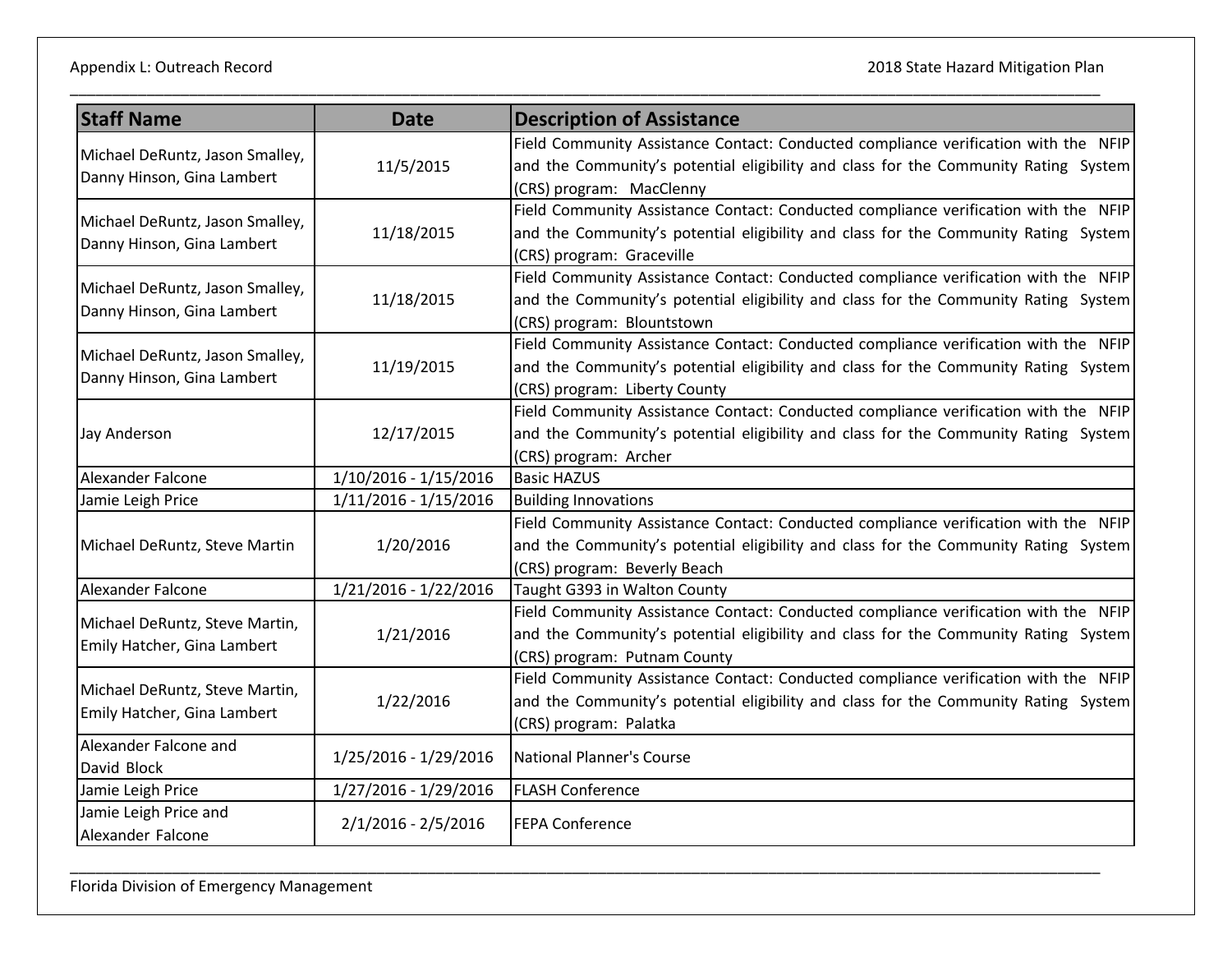| <b>Staff Name</b>              | <b>Date</b>             | <b>Description of Assistance</b>                                                          |
|--------------------------------|-------------------------|-------------------------------------------------------------------------------------------|
| Michael DeRuntz                | 2/3/2016                | Field Community Assistance Contact: Conducted compliance verification with the NFIP       |
|                                |                         | and the Community's potential eligibility and class for the Community Rating System (CRS) |
|                                |                         | program: Hastings                                                                         |
|                                |                         | Field Community Assistance Contact: Conducted compliance verification with the NFIP       |
| Michael DeRuntz, Josh Overmyer | 2/4/2016                | and the Community's potential eligibility and class for the Community Rating System (CRS) |
|                                |                         | program: Deland                                                                           |
|                                |                         | Field Community Assistance Contact: Conducted compliance verification with the NFIP       |
| Michael DeRuntz, Josh Overmyer | 2/6/2016                | and the Community's potential eligibility and class for the Community Rating System (CRS) |
|                                |                         | program: Marineland                                                                       |
|                                |                         | Field Community Assistance Contact: Conducted compliance verification with the NFIP       |
| Michael DeRuntz, Jay           | 2/17/2016               | and the Community's potential eligibility and class for the Community Rating System (CRS) |
| Anderson, Gina                 |                         | program: Belle Isle                                                                       |
|                                |                         | Field Community Assistance Contact: Conducted compliance verification with the NFIP       |
| Michael DeRuntz, Jay           | 3/2/2016                | and the Community's potential eligibility and class for the Community Rating System (CRS) |
| Anderson, Gina                 |                         | program: Freeport                                                                         |
|                                | 3/3/2016                | Field Community Assistance Contact: Conducted compliance verification with the NFIP       |
| Jay Anderson                   |                         | and the Community's potential eligibility and class for the Community Rating System (CRS) |
|                                |                         | program: Holmes County                                                                    |
| David Block                    | 3/7/2016 - 3/11/2016    | Provided on site assistance to St. Lulcie, Martin and Palm Beach Counties                 |
| Jamie Leigh Price              | 3/23/2016 - 3/24/2016   | National Hurricane Conference                                                             |
| Alexander Falcone              | 3/29/2016 - 4/1/2016    | Florida Floodplain Manager's Association Conference                                       |
| <b>Alexander Falcone</b>       | 3/31/2016               | Certified Floodplain Manager's Course and Exam                                            |
| Jamie Leigh Price              | $4/2/2016 - 4/7/2016$   | <b>NEMA Conference</b>                                                                    |
| Alexander Falcone              | 4/11/2016 - 4/20/2016   | <b>Basic Academy</b>                                                                      |
| Jamie Leigh Price and          | 4/27/2016               | Present at Pasco County LMS Meeting                                                       |
| Melissa Schrader               |                         |                                                                                           |
| Alexander Falcone              | 5/2/2016                | Met with St. Lucie County to review their LMS                                             |
|                                |                         | Field Community Assistance Contact: Conducted compliance verification with the NFIP       |
| Michael J. DeRuntz, Jay        | 5/10/2016               | and the Community's potential eligibility and class for the Community Rating System (CRS) |
| Anderson                       |                         | program: Trenton                                                                          |
| Jamie Leigh Price, Melissa     | $5/10/2016 - 5/11/2016$ | Taught G 393 at Governor's Hurricane Conference                                           |
| Schrader and Alexander         |                         |                                                                                           |
| Alexander Falcone              | 5/17/2016               | Spoke at Florida/Alabama Rural Water Association                                          |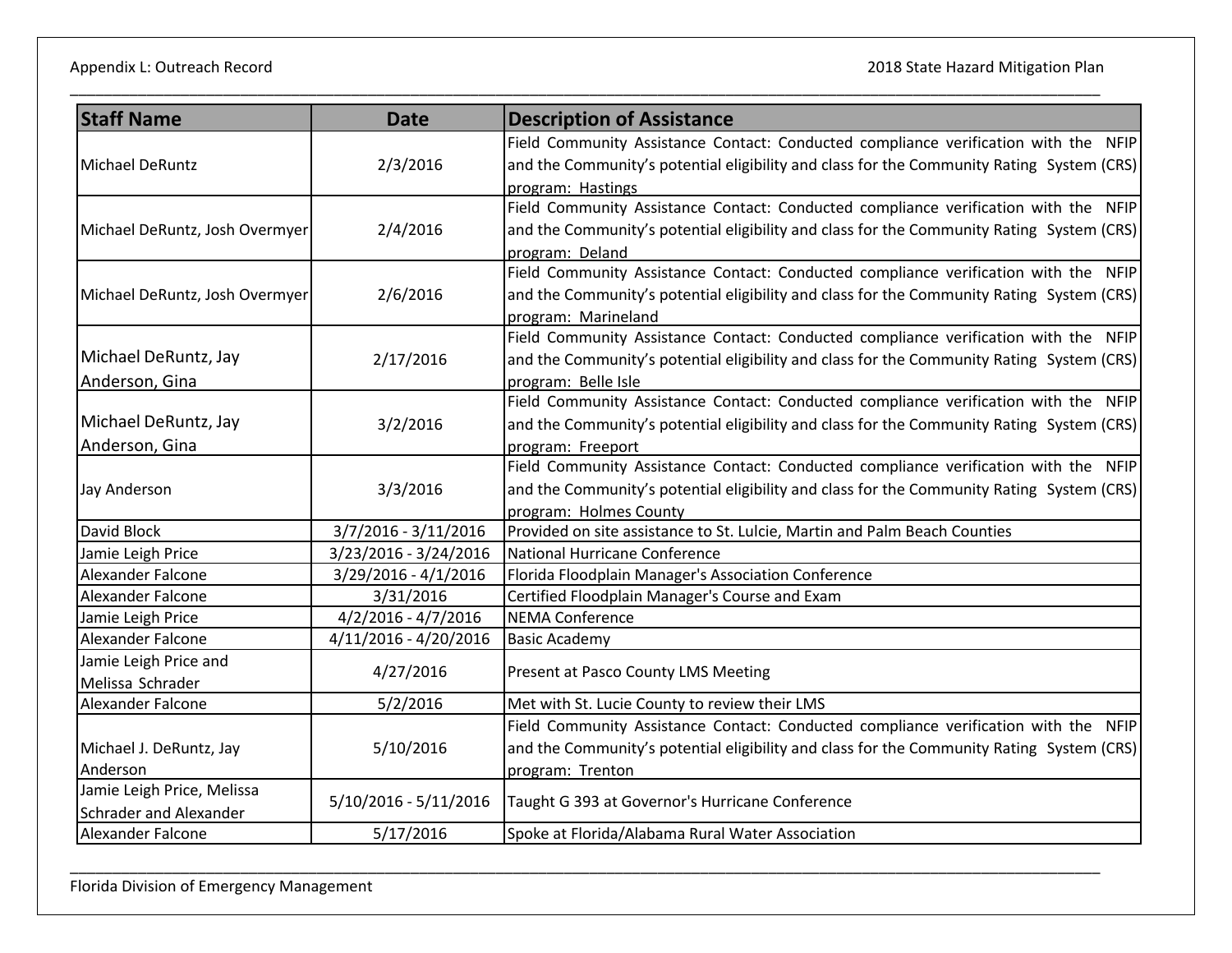| <b>Staff Name</b>                                    | <b>Date</b>             | <b>Description of Assistance</b>                                                                                                                                                                            |
|------------------------------------------------------|-------------------------|-------------------------------------------------------------------------------------------------------------------------------------------------------------------------------------------------------------|
| Michael DeRuntz, Shannon<br>Reiss, Gina Lambert      | 5/19/2016               | Field Community Assistance Contact: Conducted compliance verification with the NFIP<br>and the Community's potential eligibility and class for the Community Rating System (CRS)<br>program: Lake City      |
| Michael DeRuntz                                      | 5/24/2016               | Field Community Assistance Contact: Conducted compliance verification with the NFIP<br>and the Community's potential eligibility and class for the Community Rating System (CRS)<br>program: Calhoun County |
| Jamie Leigh Price,<br>Alexander Falcone              | 6/8/2016                | Certified Floodplain Manager's Exam                                                                                                                                                                         |
| Jamie Leigh Price, Melissa<br>Schrader and Alexander | 6/14/2016               | State Hazard Mitigation Plan Advisory Team Meeting                                                                                                                                                          |
| Melissa Schrader                                     | $6/14/2016 - 6/15/2016$ | G-400: Advanced ICS                                                                                                                                                                                         |
| Michael DeRuntz                                      | 6/29/2016               | Field Community Assistance Contact: Conducted compliance verification with the NFIP<br>and the Community's potential eligibility and class for the Community Rating System (CRS)<br>program: Jay            |
| Michael J. DeRuntz, Jay Anderson                     | 7/12/2016               | Field Community Assistance Contact: Conducted compliance verification with the NFIP<br>and the Community's potential eligibility and class for the Community Rating System (CRS)<br>program: Baldwin        |
| Jay Anderson                                         | 7/13/2016               | Field Community Assistance Contact: Conducted compliance verification with the NFIP<br>and the Community's potential eligibility and class for the Community Rating System (CRS)<br>program: Callahan       |
| Michael J. DeRuntz, Jay Anderson                     | 7/13/2016               | Field Community Assistance Contact: Conducted compliance verification with the NFIP<br>and the Community's potential eligibility and class for the Community Rating System (CRS)<br>program: Hilliard       |
| Michael DeRuntz                                      | 8/2/2016                | Field Community Assistance Contact: Conducted compliance verification with the NFIP<br>and the Community's potential eligibility and class for the Community Rating System (CRS)<br>program: Cottondale     |
| Michael DeRuntz                                      | 8/3/2016                | Field Community Assistance Contact: Conducted compliance verification with the NFIP<br>and the Community's potential eligibility and class for the Community Rating System (CRS)<br>program: Malone         |
| <b>Michael DeRuntz</b>                               | 8/4/2016                | Field Community Assistance Contact: Conducted compliance verification with the NFIP<br>and the Community's potential eligibility and class for the Community Rating System (CRS)<br>program: Marianna       |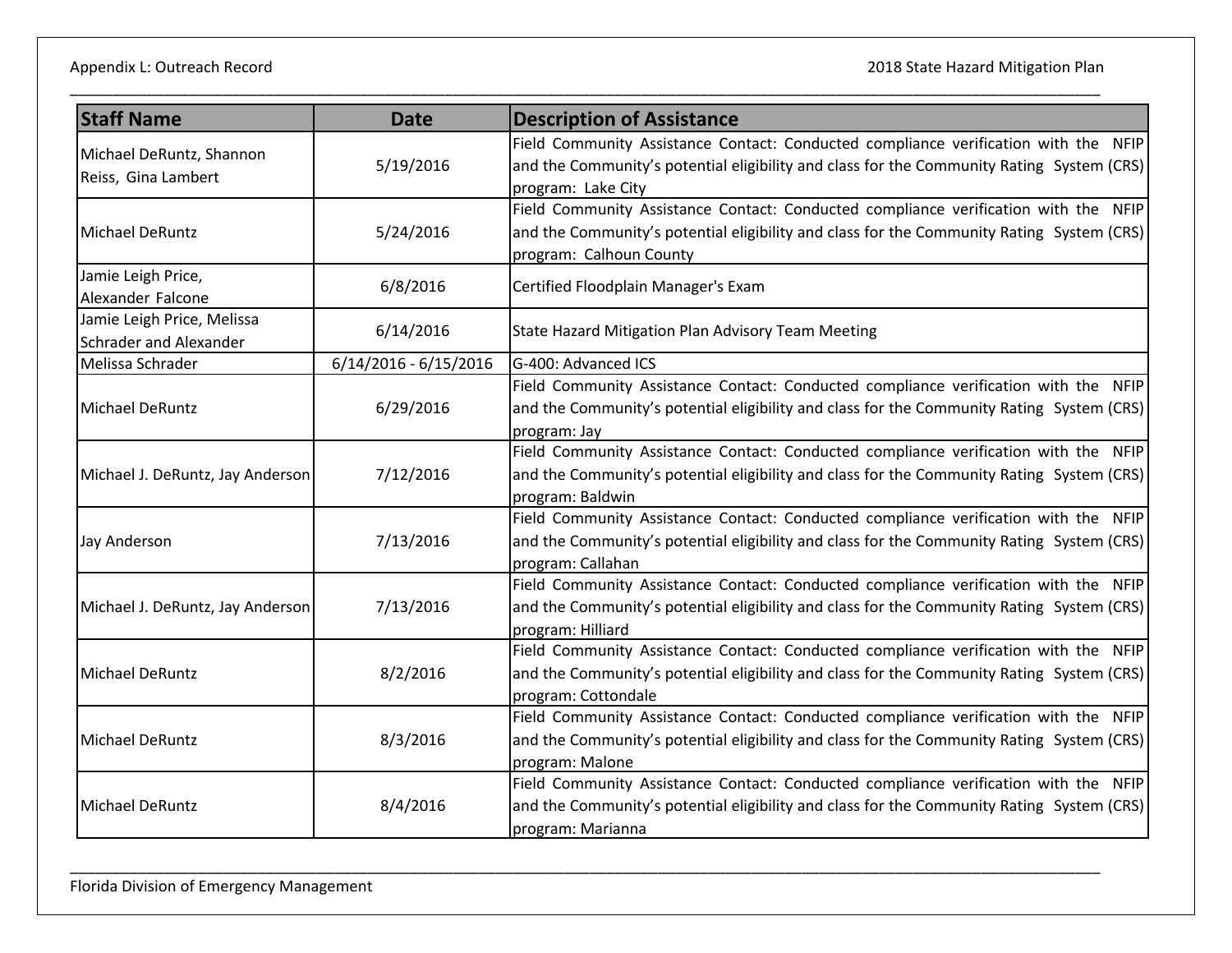| <b>Staff Name</b>                                | <b>Date</b>             | <b>Description of Assistance</b>                                                                                                                                                                           |
|--------------------------------------------------|-------------------------|------------------------------------------------------------------------------------------------------------------------------------------------------------------------------------------------------------|
| Jamie Leigh Price, Melissa<br>Schrader and Laura | 8/9/2016                | Present at Walton County LMS Meeting                                                                                                                                                                       |
| Jay Anderson                                     | 8/30/2016               | Field Community Assistance Contact: Conducted compliance verification with the NFIP and<br>the Community's potential eligibility and class for the Community Rating System (CRS)<br>program: Ebro          |
| Jay Anderson                                     | 9/1/2016                | Field Community Assistance Contact: Conducted compliance verification with the NFIP and<br>the Community's potential eligibility and class for the Community Rating System (CRS)<br>program: Wausau        |
| Melissa (Schrader) Schloss<br>and Laura Waterman | 9/13/2016               | State Hazard Mitigation Plan Advisory Team Meeting - 2018 Update Kickoff                                                                                                                                   |
| Michael DeRuntz                                  | 9/21/2016               | Field Community Assistance Contact: Conducted compliance verification with the NFIP and<br>the Community's potential eligibility and class for the Community Rating System (CRS)<br>program: Sopchoppy     |
| <b>Michael DeRuntz</b>                           | 9/21/2016               | Field Community Assistance Contact: Conducted compliance verification with the NFIP and<br>the Community's potential eligibility and class for the Community Rating System (CRS)<br>program: Lee           |
| Melissa Schloss and<br>Laura Waterman            | $9/20/2016 - 9/21/2016$ | <b>FEMA RiskMAP Discovery Meetings</b>                                                                                                                                                                     |
| Michael DeRuntz, Shannon<br>Reiss, Gina Lambert  | 9/26/2016               | Field Community Assistance Contact: Conducted compliance verification with the NFIP and<br>the Community's potential eligibility and class for the Community Rating System (CRS)<br>program: Sneads        |
| Jay Anderson                                     | 10/5/2016               | Field Community Assistance Contact: Conducted compliance verification with the NFIP and<br>the Community's potential eligibility and class for the Community Rating System (CRS)<br>program: Ponce de Leon |
| Michael DeRuntz, Shannon<br>Reiss, Gina Lambert  | 11/15/2016              | Field Community Assistance Contact: Conducted compliance verification with the NFIP and<br>the Community's potential eligibility and class for the Community Rating System (CRS)<br>program: Pomona Park   |
| Michael DeRuntz                                  | 11/16/2016              | Field Community Assistance Contact: Conducted compliance verification with the NFIP and<br>the Community's potential eligibility and class for the Community Rating System (CRS)<br>program: Welaka        |
| Michael DeRuntz                                  | 11/16/2016              | Field Community Assistance Contact: Conducted compliance verification with the NFIP and<br>the Community's potential eligibility and class for the Community Rating System (CRS)<br>program: Interlachen   |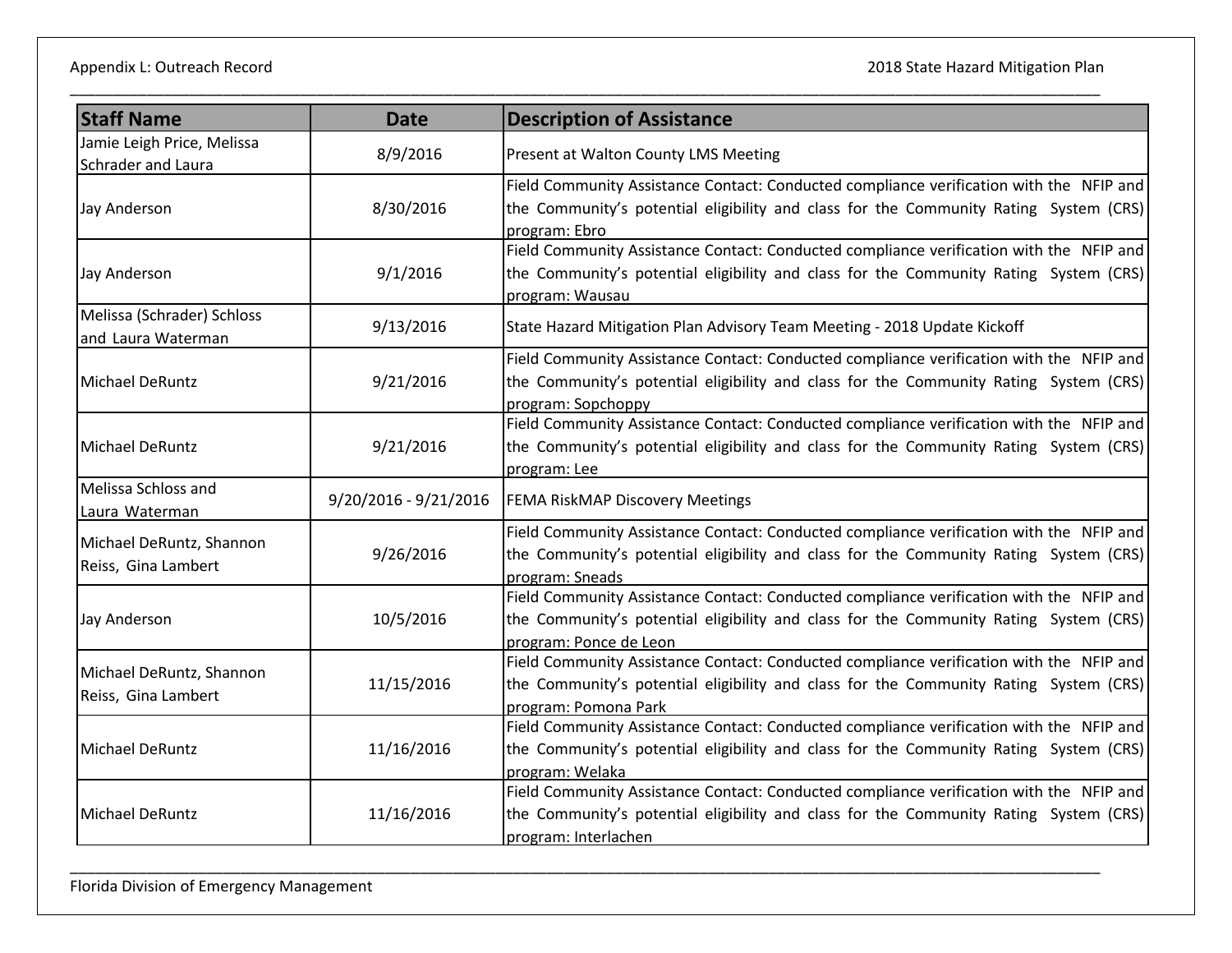Appendix L: Outreach Record 2018 State Hazard Mitigation Plan

| <b>Staff Name</b>                                | <b>Date</b>            | <b>Description of Assistance</b>                                                                                |
|--------------------------------------------------|------------------------|-----------------------------------------------------------------------------------------------------------------|
|                                                  |                        | Field Community Assistance Contact: Conducted compliance verification with the NFIP and                         |
| Michael DeRuntz                                  | 11/17/2016             | the Community's potential eligibility and class for the Community Rating System (CRS)<br>program: Crescent City |
|                                                  |                        | Field Community Assistance Contact: Conducted compliance verification with the NFIP and                         |
| Jay Anderson                                     | 11/28/2016             | the Community's potential eligibility and class for the Community Rating System (CRS)<br>program: Vernon        |
| Melissa Schloss, Laura                           |                        | Presented and held office hours at Current Issues in Emergency Management (CIEM)                                |
| Waterman, Roger Lemarque,<br><b>Elise Fisher</b> | 11/29/2016 - 12/1/2016 |                                                                                                                 |
| Melissa Schloss, Laura                           |                        |                                                                                                                 |
| Waterman, Roger Lemarque,                        | 12/8/2016              | Presented HMGP Overview information at St. Lucie County LMS Meeting                                             |
| <b>Elise Fisher</b>                              |                        |                                                                                                                 |
| Melissa Schloss and Laura                        | 12/9/2016              | Presented HMGP Overview information at Indian River County LMS Meeting                                          |
| Waterman                                         |                        |                                                                                                                 |
| <b>Melissa Schloss and Laura</b>                 | 12/13/2016             | State Hazard Mitigation Plan Advisory Team Meeting                                                              |
| Waterman<br>Melissa Schloss, Laura               |                        |                                                                                                                 |
| Waterman, Roger Lemarque,                        | 12/15/2016             | Presented HMGP Overview information at Martin County LMS Meeting                                                |
| <b>Elise Fisher</b>                              |                        |                                                                                                                 |
| Laura Waterman                                   | $1/4/17 - 1/5/17$      | Alachua County Meeting                                                                                          |
| Roger Lemarque                                   | $1/17/17 - 1/18/17$    | Turkey Point Nuclear Powerplant Drill                                                                           |
| Laura Waterman                                   |                        |                                                                                                                 |
|                                                  |                        |                                                                                                                 |
|                                                  | $1/12/17 - 1/13/17$    | Pensacola Meeting                                                                                               |
| <b>Elise Fisher</b>                              |                        |                                                                                                                 |
|                                                  |                        |                                                                                                                 |
|                                                  | $1/12/17 - 1/13/17$    | Attended G-386 Mass Fatalities Course                                                                           |
| Roger Lemarque & Laura                           |                        |                                                                                                                 |
| Waterman                                         |                        | G-300                                                                                                           |
|                                                  | 1/18/2017              |                                                                                                                 |

\_\_\_\_\_\_\_\_\_\_\_\_\_\_\_\_\_\_\_\_\_\_\_\_\_\_\_\_\_\_\_\_\_\_\_\_\_\_\_\_\_\_\_\_\_\_\_\_\_\_\_\_\_\_\_\_\_\_\_\_\_\_\_\_\_\_\_\_\_\_\_\_\_\_\_\_\_\_\_\_\_\_\_\_\_\_\_\_\_\_\_\_\_\_\_\_\_\_\_\_\_\_\_\_\_\_\_\_\_\_\_\_\_\_\_\_\_\_\_\_\_

\_\_\_\_\_\_\_\_\_\_\_\_\_\_\_\_\_\_\_\_\_\_\_\_\_\_\_\_\_\_\_\_\_\_\_\_\_\_\_\_\_\_\_\_\_\_\_\_\_\_\_\_\_\_\_\_\_\_\_\_\_\_\_\_\_\_\_\_\_\_\_\_\_\_\_\_\_\_\_\_\_\_\_\_\_\_\_\_\_\_\_\_\_\_\_\_\_\_\_\_\_\_\_\_\_\_\_\_\_\_\_\_\_\_\_\_\_\_\_\_\_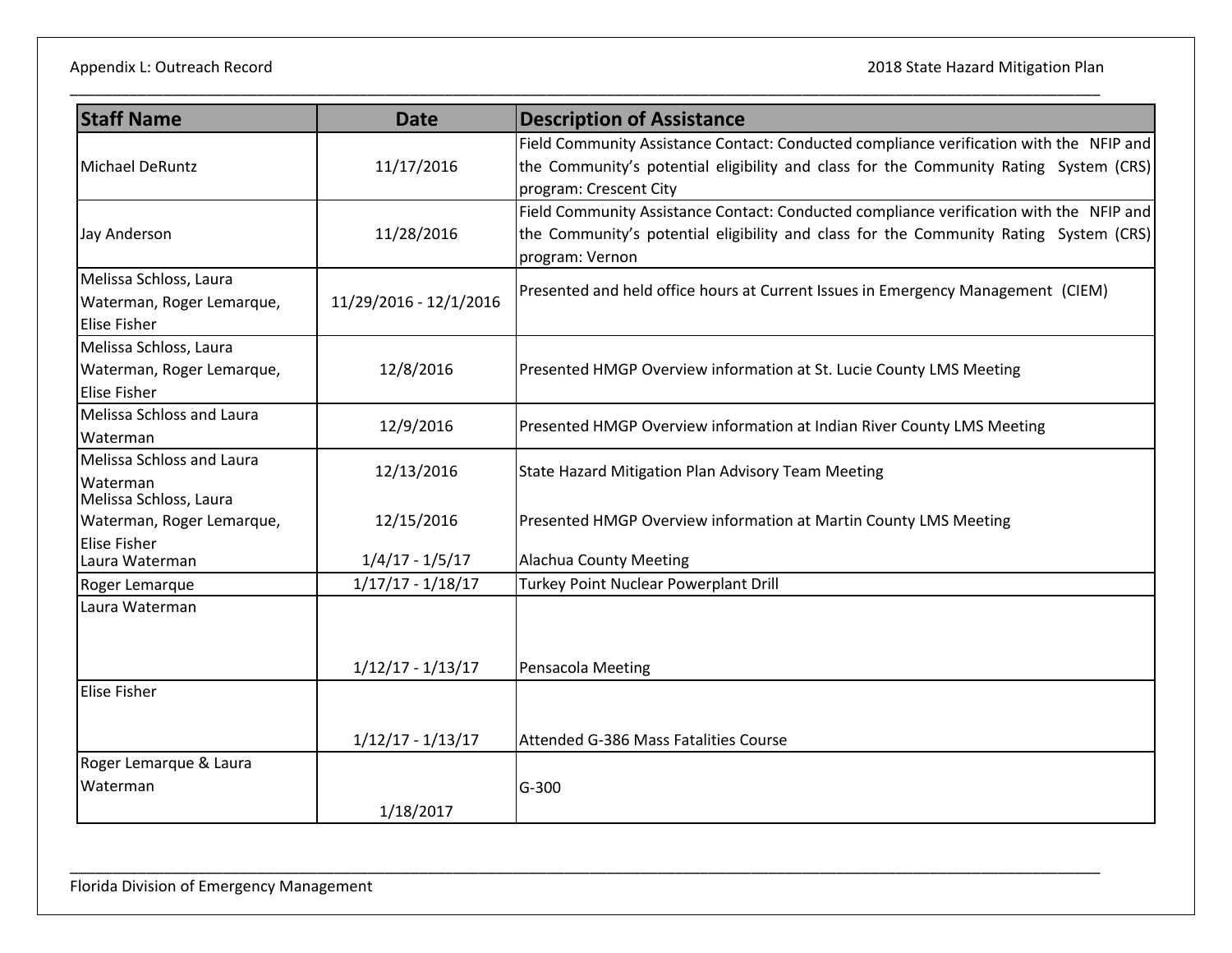Appendix L: Outreach Record 2018 State Hazard Mitigation Plan

| <b>Staff Name</b>             | <b>Date</b>          | <b>Description of Assistance</b>                                                          |
|-------------------------------|----------------------|-------------------------------------------------------------------------------------------|
| Michael J. DeRuntz            |                      | Field Community Assistance Contact: Conducted compliance verification with the NFIP and   |
| Shannon Riess Gina            |                      | the Community's potential eligibility and class for the Community Rating System (CRS)     |
| Lambert                       | $1/24/17 - 1/26/17$  | program: Fruitland Park                                                                   |
| Michael J. DeRuntz            |                      | Field Community Assistance Contact: Conducted compliance verification with the NFIP and   |
| Shannon Riess Gina            |                      | the Community's potential eligibility and class for the Community Rating System (CRS)     |
| Lambert                       | $1/29/17 - 2/3/17$   | program: Bunnell                                                                          |
| Melissa Schloss &             | 1/30/2017 - 2/3/2017 | Attended Florida Emergency Preparedness Association (FEPA) Annual Meeting; outreach       |
| Laura Waterman                |                      | with counties; attended FEPA Mitigation Committee meeting                                 |
|                               |                      | Field Community Assistance Contact: Conducted compliance verification with the NFIP and   |
| Josh Overmyer                 | 2/16/2017            | the Community's potential eligibility and class for the Community Rating System (CRS)     |
|                               |                      | program: Estero                                                                           |
|                               |                      | Field Community Assistance Contact: Conducted compliance verification with the NFIP and   |
| Josh Overmyer                 | 2/22/2017            | the Community's potential eligibility and class for the Community Rating System (CRS)     |
|                               |                      | program: Midway                                                                           |
|                               | 2/23/2017            | Field Community Assistance Contact: Conducted compliance verification with the NFIP and   |
| Michael DeRuntz               |                      | the Community's potential eligibility and class for the Community Rating System (CRS)     |
|                               |                      | program: Chattahoochee                                                                    |
|                               |                      | Field Community Assistance Contact: Conducted compliance verification with the NFIP and   |
| Michael DeRunts, Jay Anderson | 2/23/2017            | the Community's potential eligibility and class for the Community Rating System (CRS)     |
|                               |                      | program: Quincy                                                                           |
|                               |                      | Field Community Assistance Contact: Conducted compliance verification with the NFIP and   |
| Michael DeRunts, Jay Anderson | 2/24/2017            | the Community's potential eligibility and class for the Community Rating System (CRS)     |
|                               |                      | program: Grand Ridge                                                                      |
| Laura Waterman                | 2/28/2017 - 3/3/2017 | Attended National Interagency Flood Risk Management and Silver Jackets Workshop           |
| Laura Waterman                | 3/6/2017 - 3/8/2017  | Taught G-393 course at FDEM                                                               |
| Melissa Schloss, Laura        |                      |                                                                                           |
| Waterman, Roger               | 3/14/2017            | State Hazard Mitigation Plan Advisory Team Meeting                                        |
| Melissa Schloss, Laura        |                      |                                                                                           |
| Waterman, Roger               | 3/21/2017            | Leon County LMS Meeting                                                                   |
| Melissa Schloss, Elise Fisher | 4/18/2017            | Leon County LMS Meeting                                                                   |
|                               | 4/11/2017            | Taught ESF 5 Future Plans Unit to the FLNG during the Annual ESF 5 Activation Training in |
| Melissa Schloss               |                      | the SEOC.                                                                                 |

\_\_\_\_\_\_\_\_\_\_\_\_\_\_\_\_\_\_\_\_\_\_\_\_\_\_\_\_\_\_\_\_\_\_\_\_\_\_\_\_\_\_\_\_\_\_\_\_\_\_\_\_\_\_\_\_\_\_\_\_\_\_\_\_\_\_\_\_\_\_\_\_\_\_\_\_\_\_\_\_\_\_\_\_\_\_\_\_\_\_\_\_\_\_\_\_\_\_\_\_\_\_\_\_\_\_\_\_\_\_\_\_\_\_\_\_\_\_\_\_\_

\_\_\_\_\_\_\_\_\_\_\_\_\_\_\_\_\_\_\_\_\_\_\_\_\_\_\_\_\_\_\_\_\_\_\_\_\_\_\_\_\_\_\_\_\_\_\_\_\_\_\_\_\_\_\_\_\_\_\_\_\_\_\_\_\_\_\_\_\_\_\_\_\_\_\_\_\_\_\_\_\_\_\_\_\_\_\_\_\_\_\_\_\_\_\_\_\_\_\_\_\_\_\_\_\_\_\_\_\_\_\_\_\_\_\_\_\_\_\_\_\_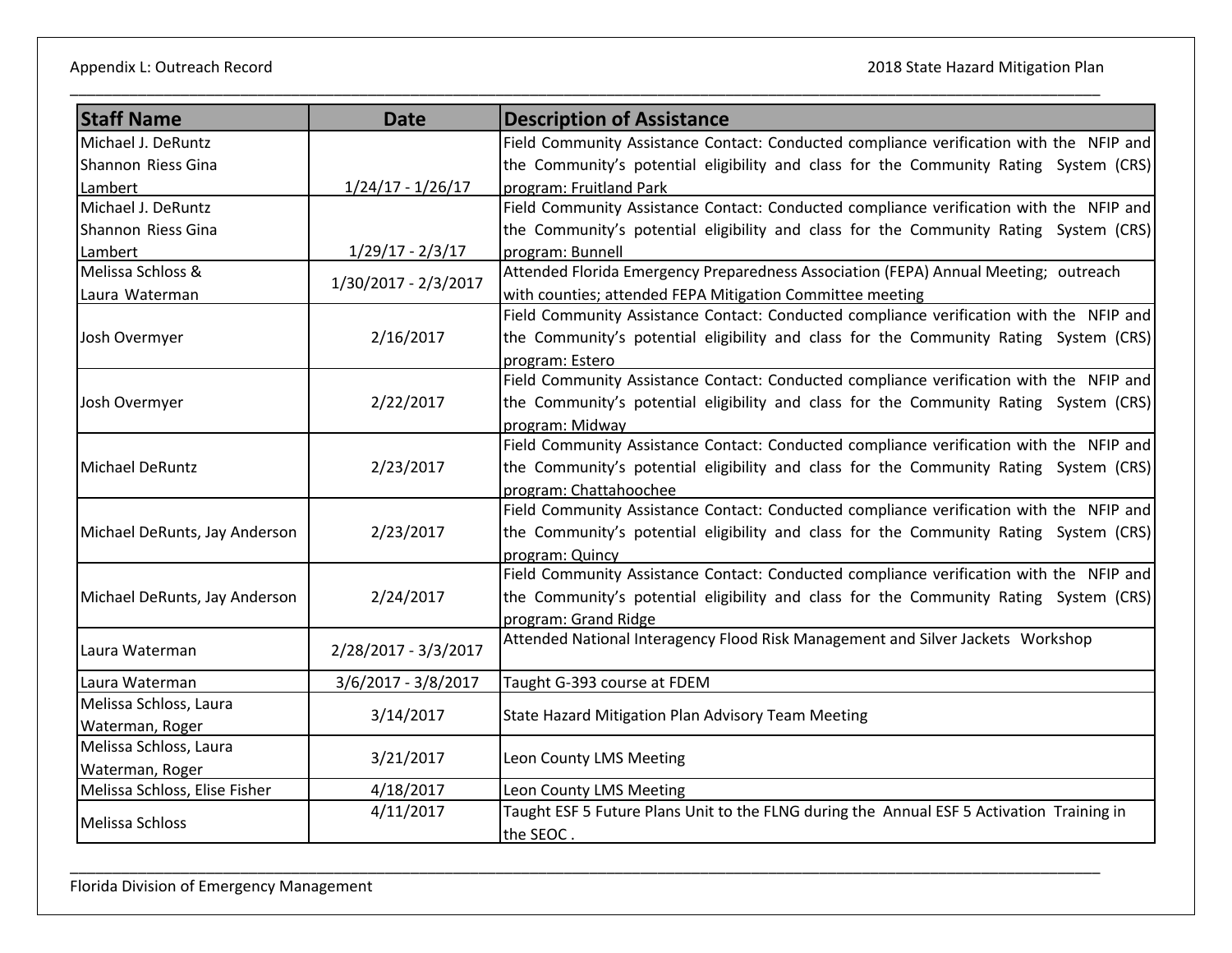| <b>Staff Name</b>               | <b>Date</b>         | <b>Description of Assistance</b>                                                                  |
|---------------------------------|---------------------|---------------------------------------------------------------------------------------------------|
| Jay Anderson                    | 4/27/2017           | Community Assistance Visit: Monitoring the community's implementation of their                    |
|                                 |                     | floodplain management ordinance and compliance with NFIP regulations: Bonifay                     |
| Michael DeRuntz                 | 5/16/2017           | Community Assistance Visit: Monitoring the community's implementation of their                    |
|                                 |                     | floodplain management ordinance and compliance with NFIP regulations: Defuniak Springs            |
| Melissa Schloss / Laura         | 5/25/2017           | Gave presentation on the HIRA at the Broward County LMS Meeting                                   |
| Waterman                        |                     |                                                                                                   |
| Melissa Schloss / Laura         | 6/13/2017           | Quarterly SHMPAT presentation                                                                     |
| Waterman                        |                     |                                                                                                   |
| Melissa Schloss / Laura         | 6/26/2017           | Gave presentation at DeSoto LMS Meeting                                                           |
| Waterman                        |                     |                                                                                                   |
| Melissa Schloss                 | 9/1017 - 9/12/17    | Forward SERT ESF 5 Plans Chief to Camp Blanding for Hurricane Irma                                |
| <b>Michael DeRuntz</b>          | 9/15/2017           | Community Assistance Visit: Monitoring the community's implementation of their                    |
|                                 |                     | floodplain management ordinance and compliance with NFIP regulations: North                       |
|                                 |                     | <b>Redington Beach</b>                                                                            |
| Melissa Schloss                 | $9/13/17 - 9/27/17$ | SERT IMT ESF 5 Plans Deputy Chief for Monroe County Hurricane Irma Response                       |
| Laura Waterman                  | $9/29/17 - 10/9/17$ | ESF 5 State Plans Chief at JFO                                                                    |
| Melissa Schloss, Laura Waterman | 10/10/2017          | Mitigate FL (previously called SHMPAT) Meeting Presentation                                       |
| Laura Waterman                  | 10/11/2017          | Gave presentation at Walton County LMS Meeting                                                    |
| Michael DeRuntz                 | 11/16/2017          | Community Assistance Visit: Monitoring the community's implementation of their                    |
|                                 |                     | floodplain management ordinance and compliance with NFIP regulations: Fort<br><b>Walton Beach</b> |
|                                 |                     |                                                                                                   |
| Melissa Schloss                 | 12/5/2017           | Attended DeSoto's LMS meeting telephonically to address HMGP questions with Jared<br>Jaworski     |
| Michael DeRuntz                 | 12/6/2017           | Community Assistance Visit: Monitoring the community's implementation of their                    |
|                                 |                     | floodplain management ordinance and compliance with NFIP regulations: St. Pete                    |
|                                 |                     | Beach                                                                                             |